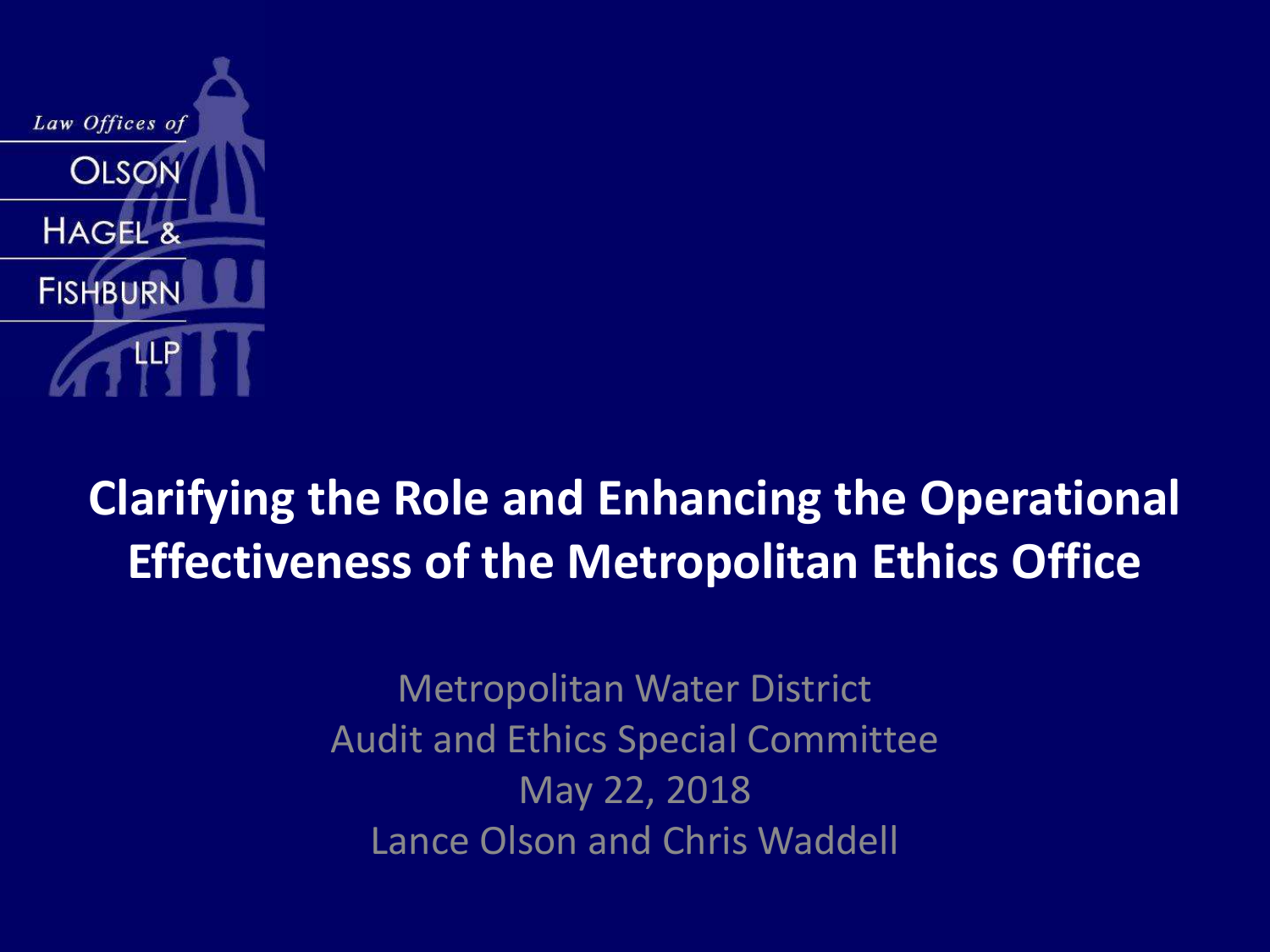## *Today's Objectives*

- Review statutory requirements
- Discuss subject areas we have identified for review
- Provide initial recommendations
- Seek Committee input and direction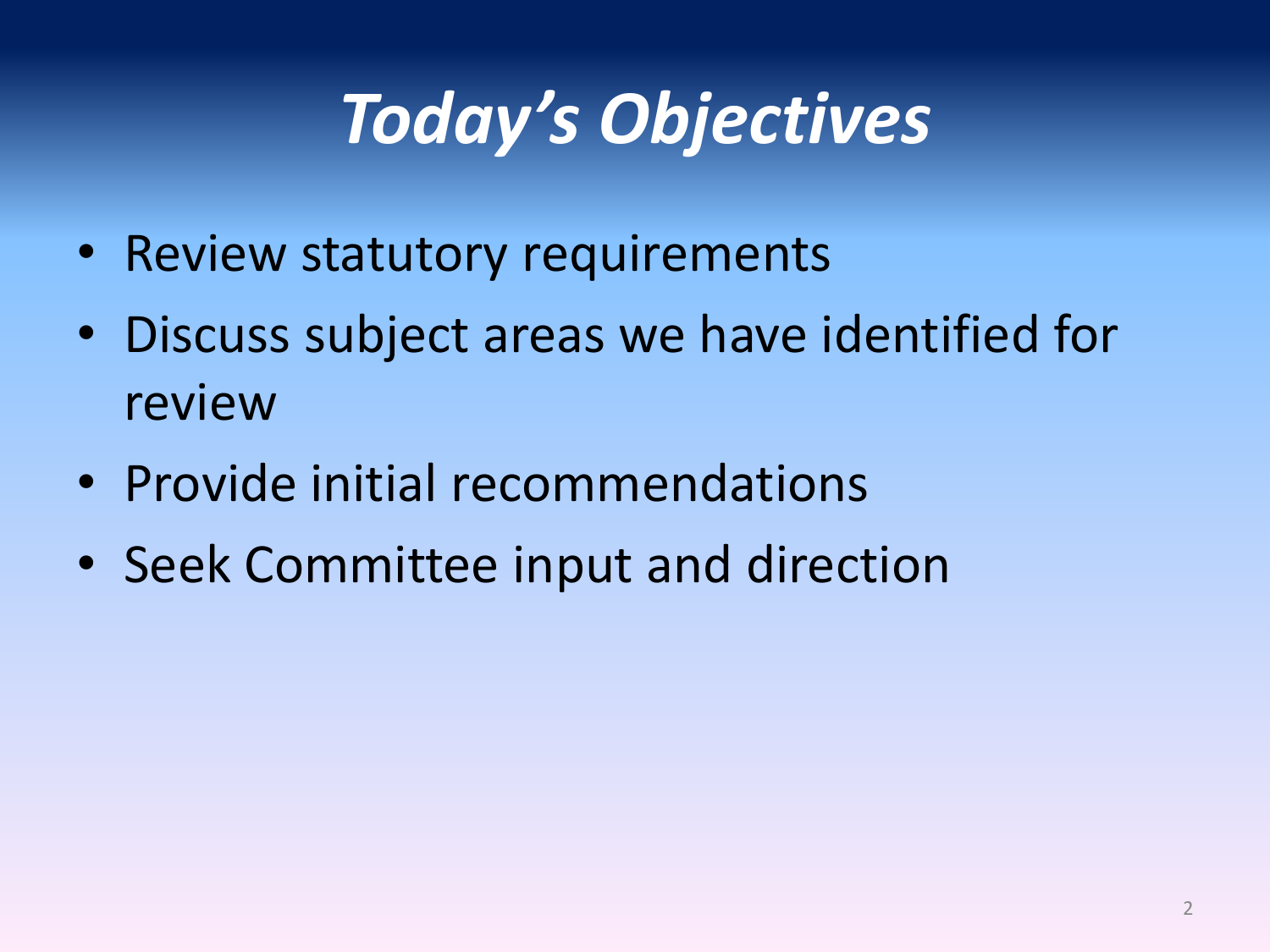## *Approach*

- SB 60 requirements
- Clear definition of Ethics Office role
- Compliance with applicable state laws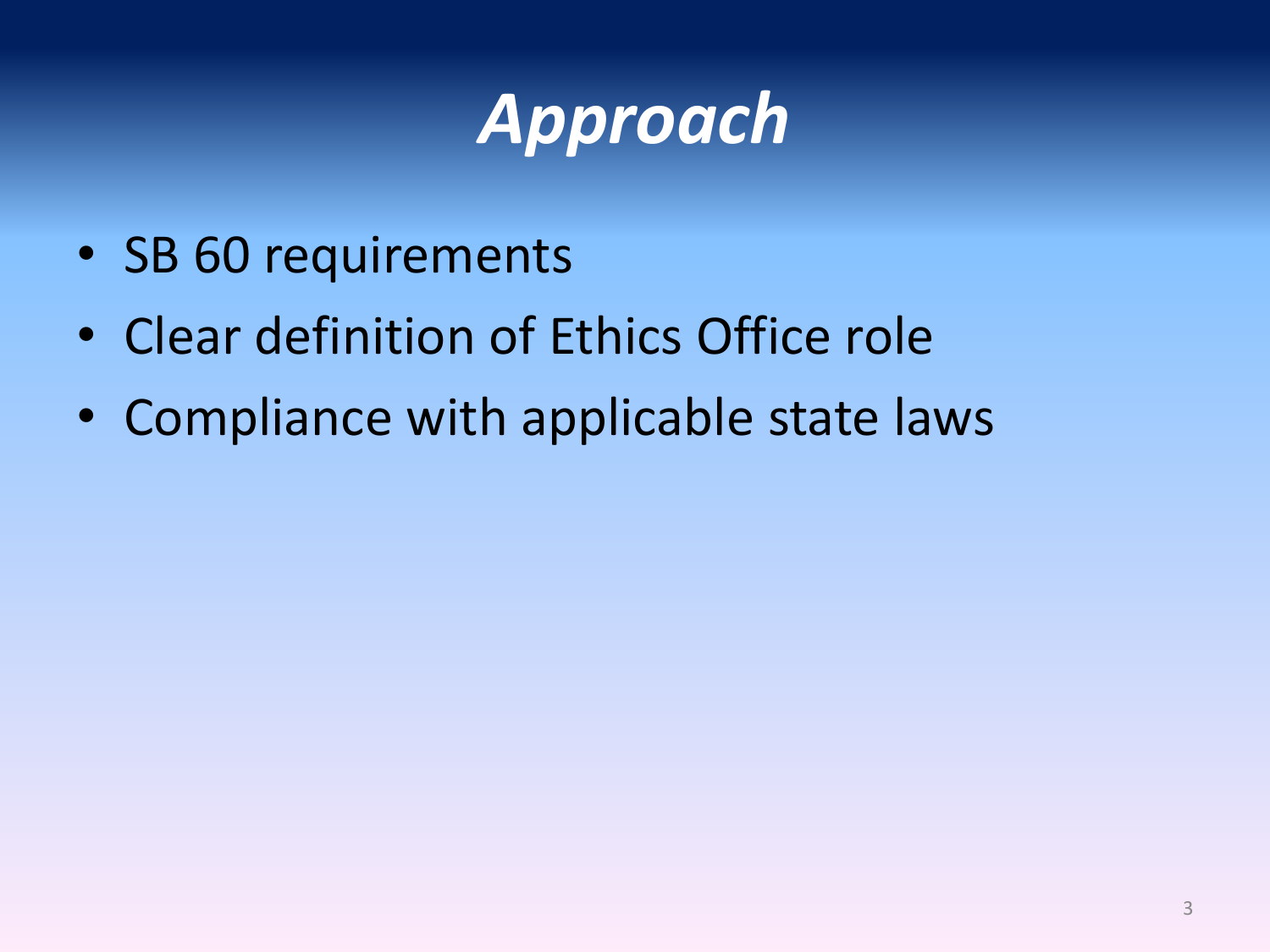## *Statutory Requirements: SB 60*

- Metropolitan Board shall "establish and operate"
- Independent entity: is not subject to political influence"
- Professional, qualified staff
- Rules regarding:
	- Internal disclosure
	- Lobbying
	- Conflicts of interest
	- Contracts
	- Campaign contributions
	- Ethics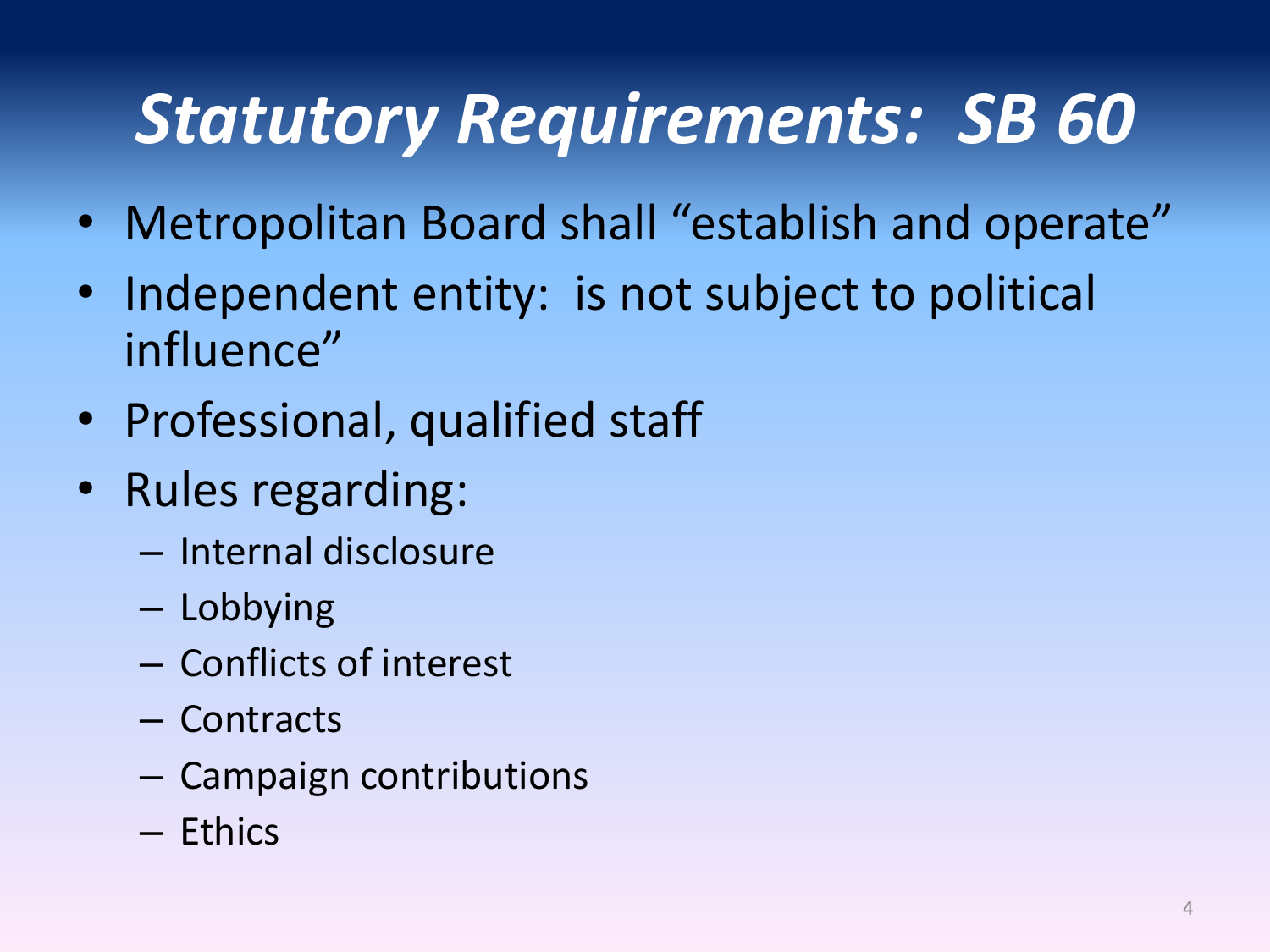# *Statutory Requirements: SB 60 — Cont'd*

- Educate
- Investigate
- Confidentiality of sources
- "Whistle blowers"
- Due process rights of the "accused"
- Make investigation results public
- Propose a schedule of penalties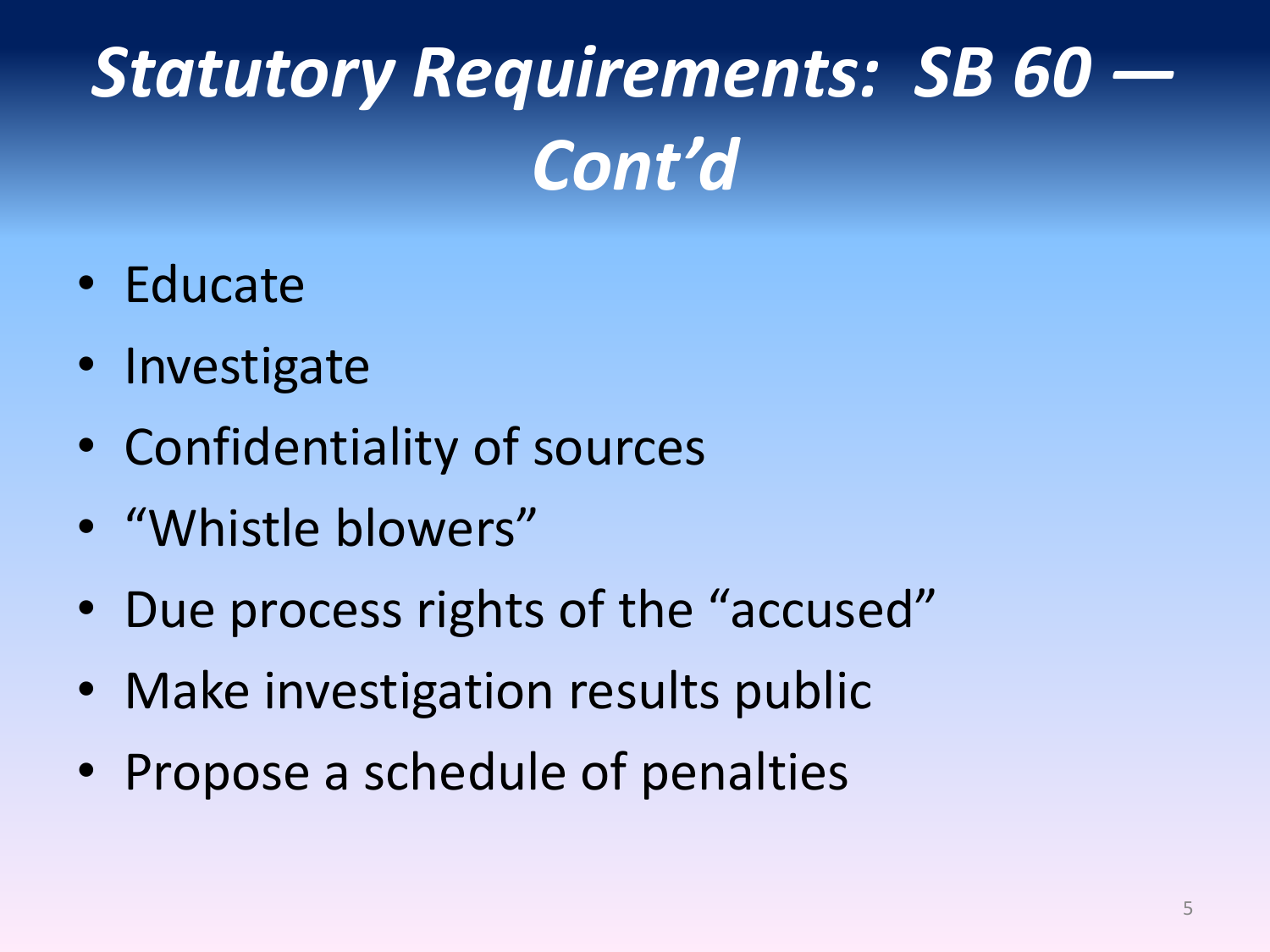#### *Areas to Address*

- Reporting structure and independence
- Role and jurisdiction of Ethics Office
- Investigations
- Training, compliance and advice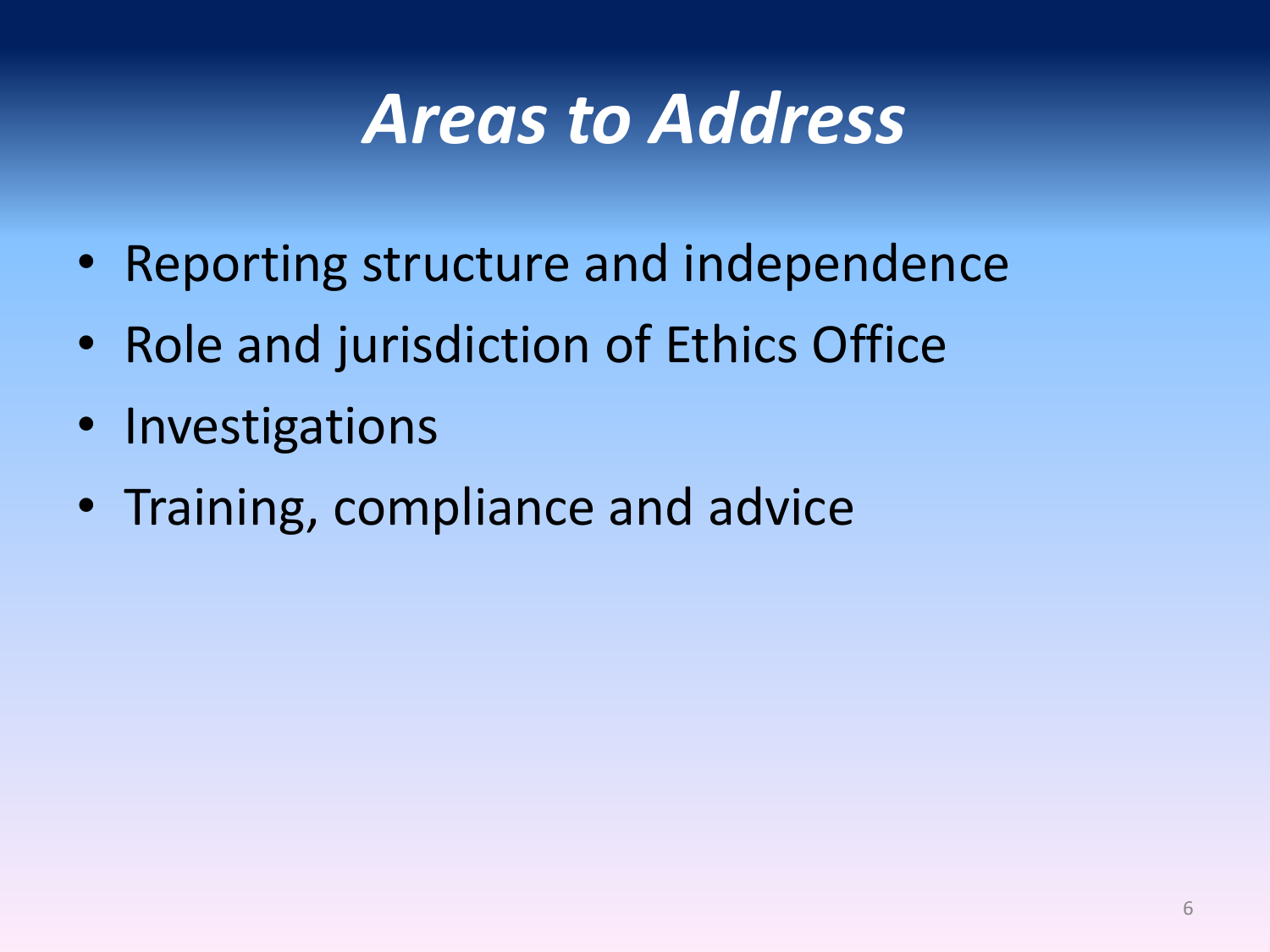# *Reporting Structure and Independence*

- Harmonize the SB 60 requirements:
	- "[T]he MWD Board shall establish and operate"
	- Office "shall operate as independent entity"
	- $-$  "[I]ndependent entity"  $\neq$  "separate and apart" from MWD
	- Ethics Office must do its job in an unbiased manner
	- Ethics Office remains ultimately accountable to the MWD Board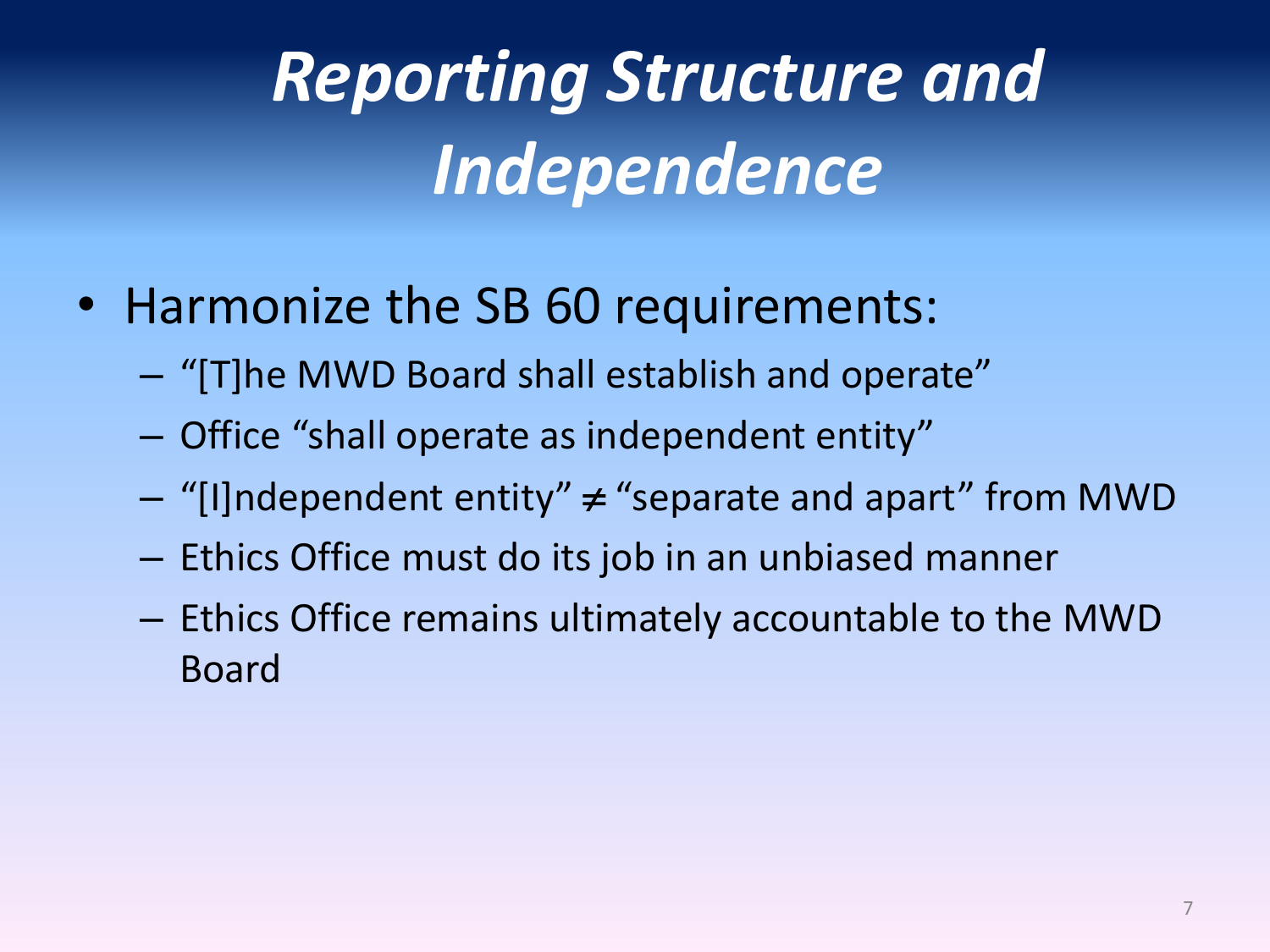#### *Proposed Reporting Structure*

- Maintain current structure
	- Ethics Officer reports to the Board
	- Through the Audit and Ethics Committee
	- Ethics Office role and responsibilities defined in Administrative Code or Board adopted policies
- Communicate directly with Audit and Ethics Committee including its Chair.
- Free from interference in fulfilling its responsibilities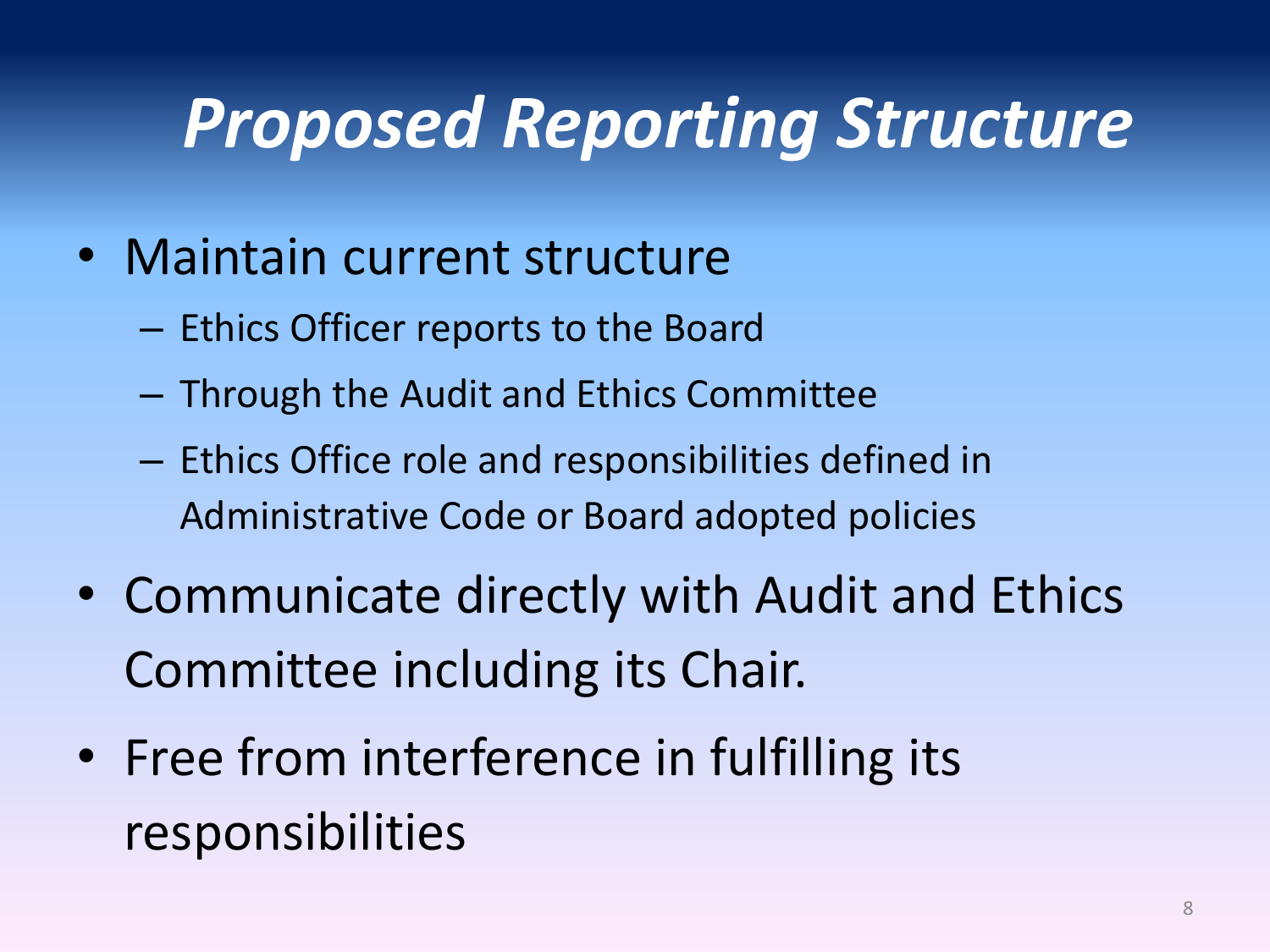# *Proposed Reporting Structure – Cont'd*

- Collaborative relationship among:
	- Ethics Office
	- Board
	- General Manager
	- General Counsel
- Ethics Officer annually confirms to the Board the organizational independence and compliance with collaborative relationship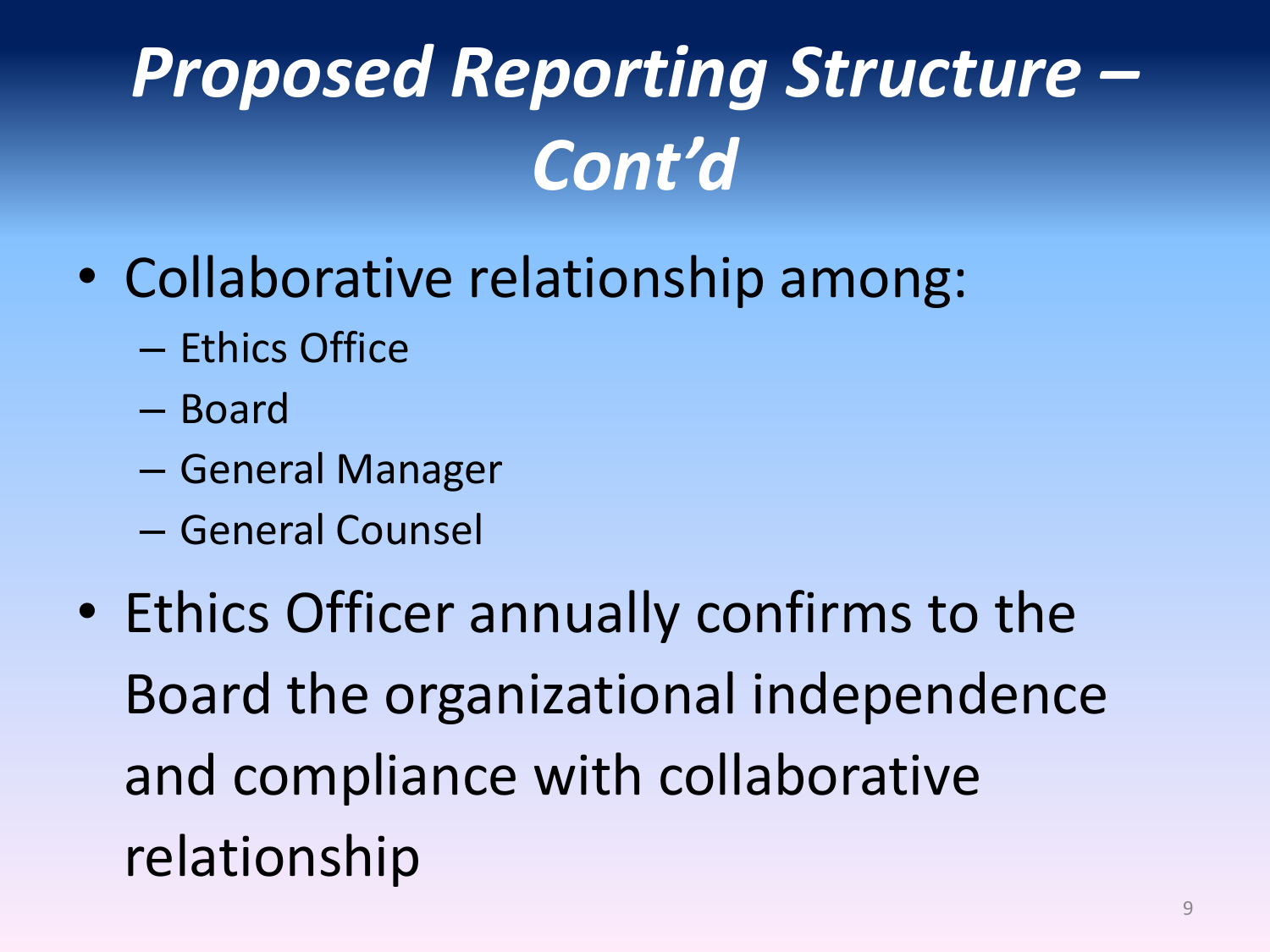# *Role and Jurisdiction of Ethics Office*

- Proposes ethics rules
- Provides training and advice;
- Investigates potential violations;
- Proposes penalties
- State law conflict and financial interest
	- Political Reform Act
	- Government Code
	- Metropolitan Administrative Code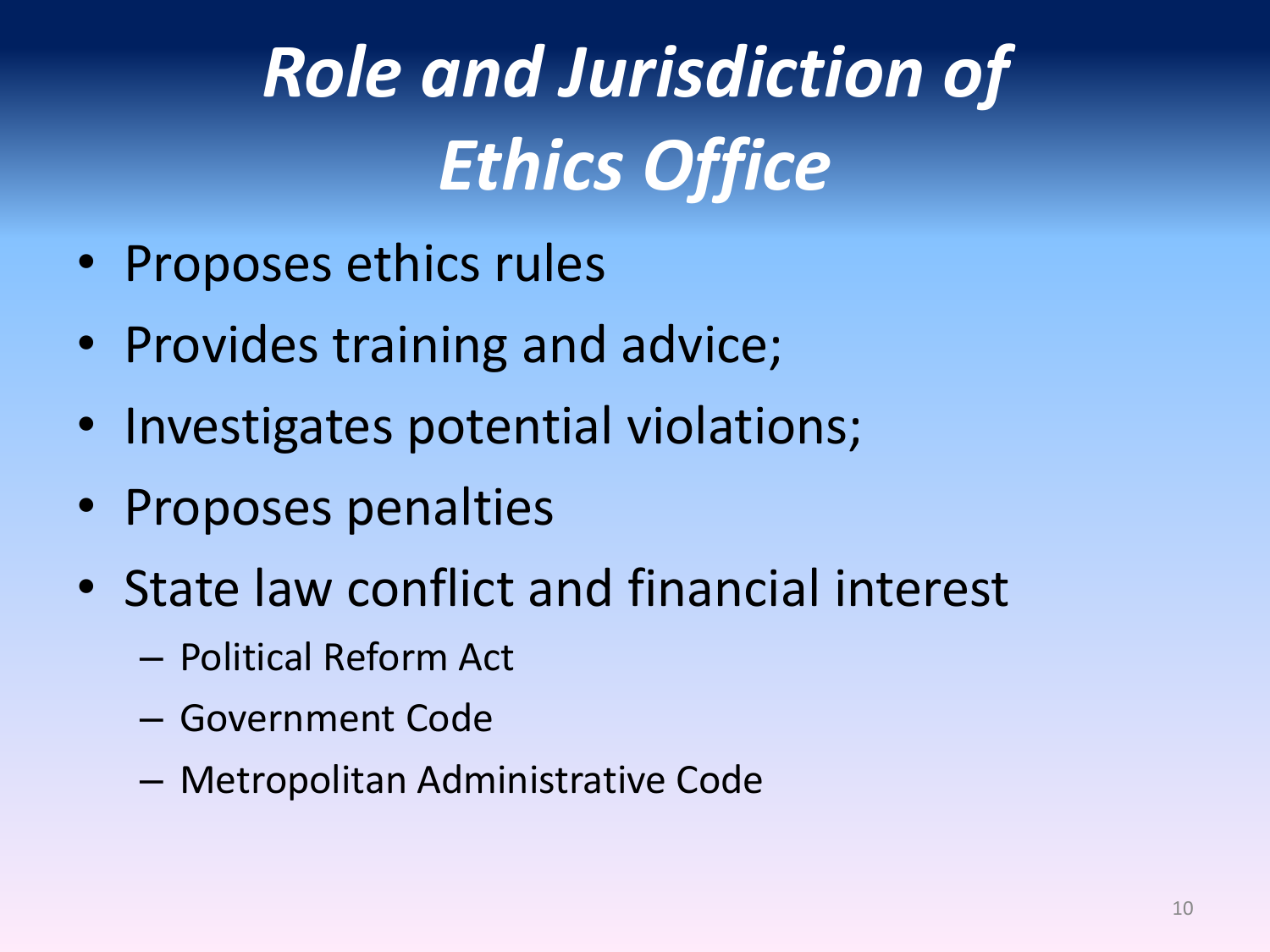- State law
- Administrative Code
- Other Metropolitan Ethics Rules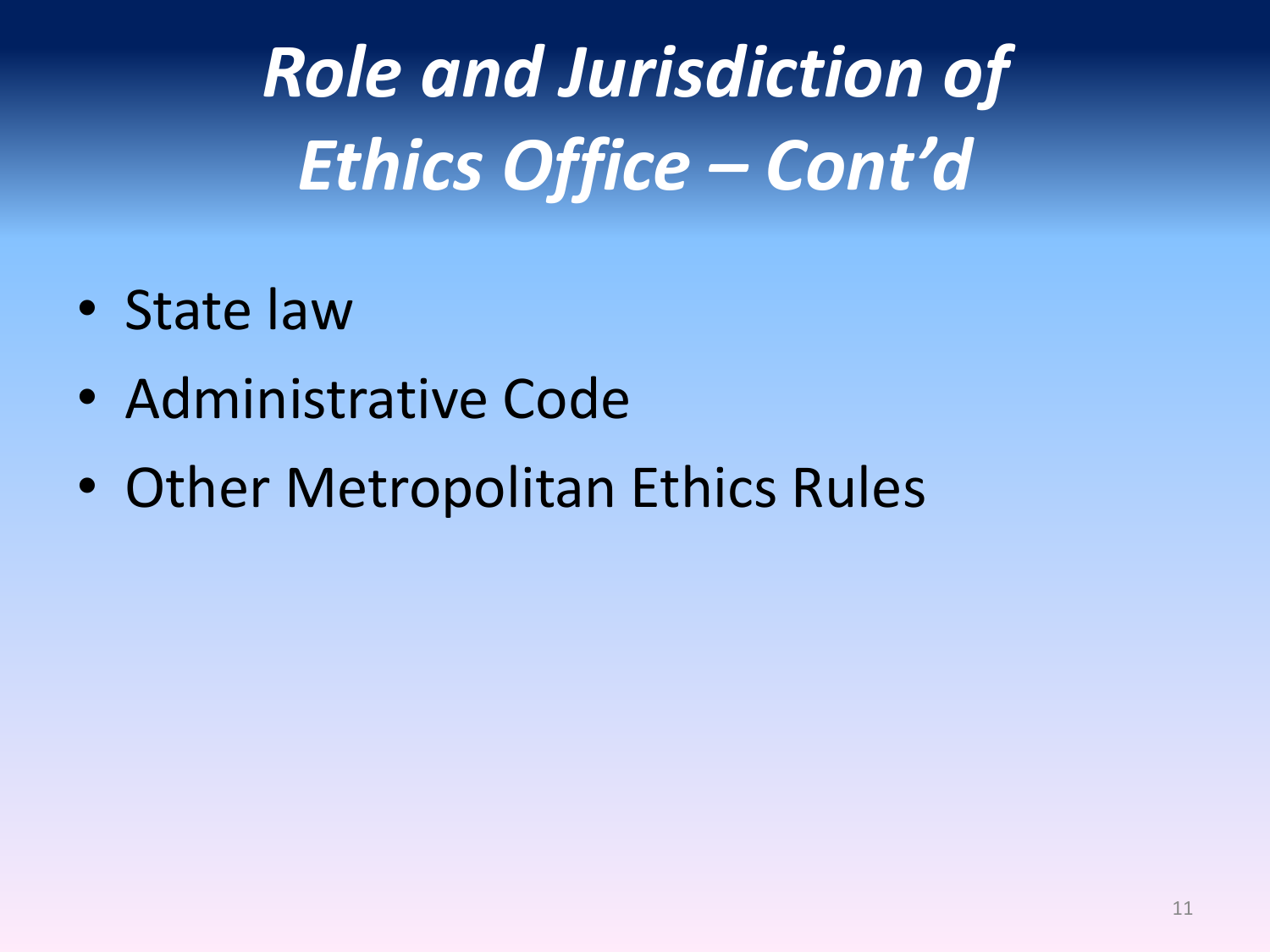- Clarity of Ethics Regulations
	- Some provisions vague
	- May be unenforceable
	- Clarify that Ethics Office may conduct investigations of potential violations of state ethics laws by staff (and Board), including when to refer violations to outside agencies.
	- Clarify that Ethics Office may conduct investigations of potential Metropolitan Administrative Code violations by staff (not just MWD Board), including internal disciplinary referrals.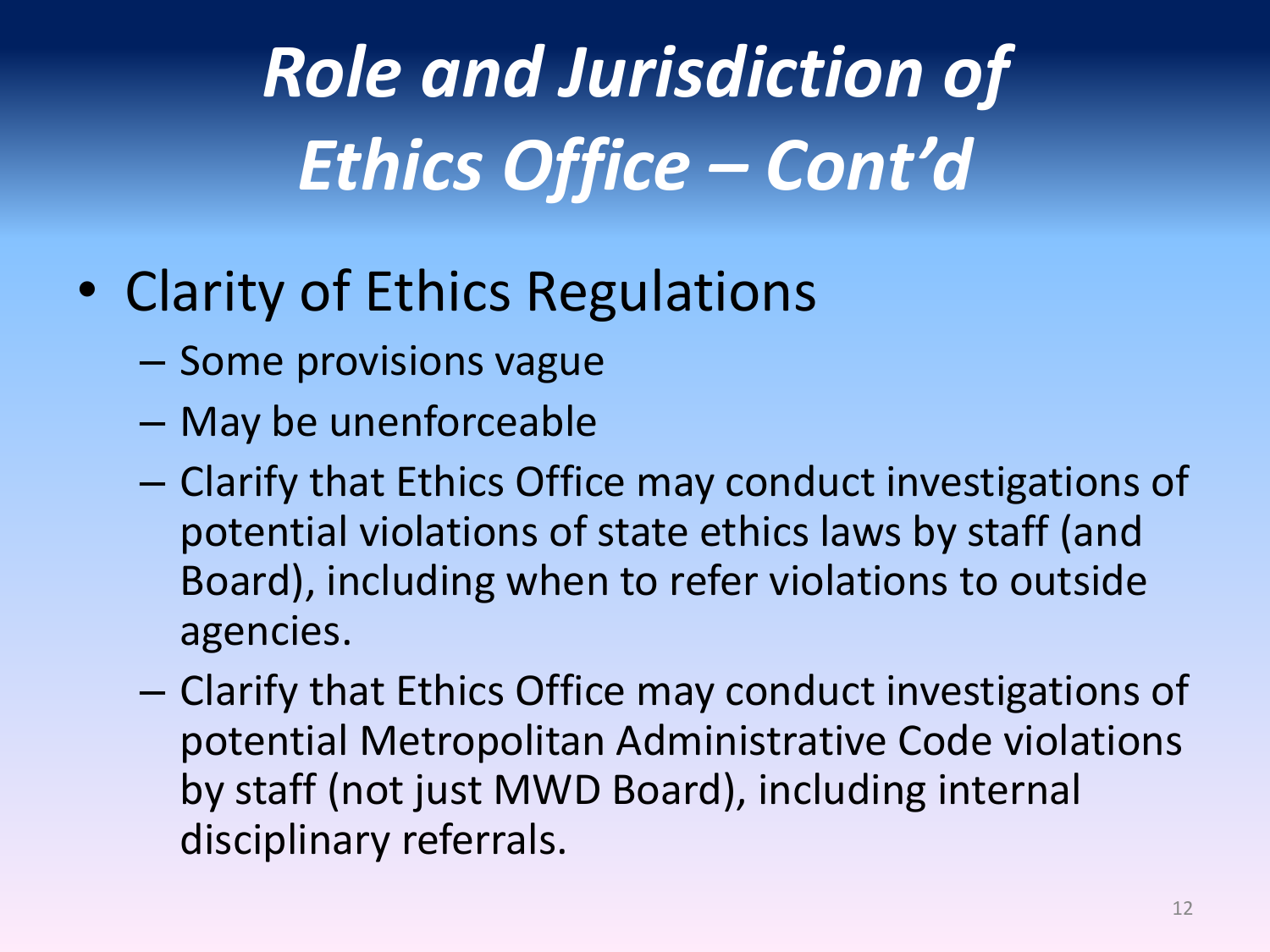- Administrative Code not complete
- SB 60 requires
	- lobbying
	- penalties for ethics violations
- Administrative Code overbroad. Not all conduct should be subject to Ethics Office jurisdiction.
	- Human Resources matters
- Some vague: may be unenforceable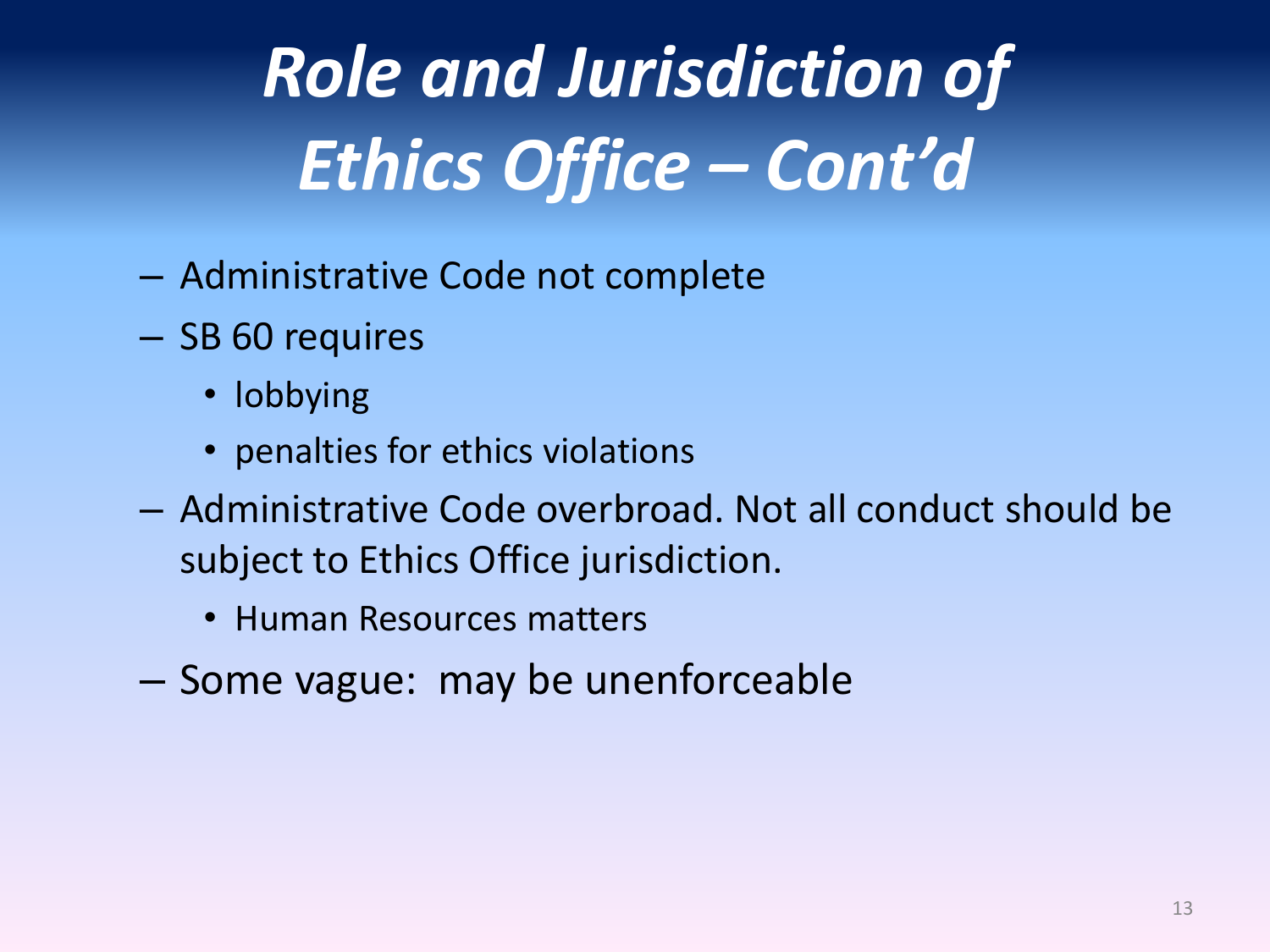- Recommendations:
	- Eliminate Administrative Code ethics provisions that are duplicative of state ethics laws;
	- Outside Ethics purview
		- Human Resources matters
	- Clarify requirements
	- Staff and Board awareness
		- Prepare manual
	- Form 700 Filings
	- Employee surveys
	- Track time and funds <sup>14</sup>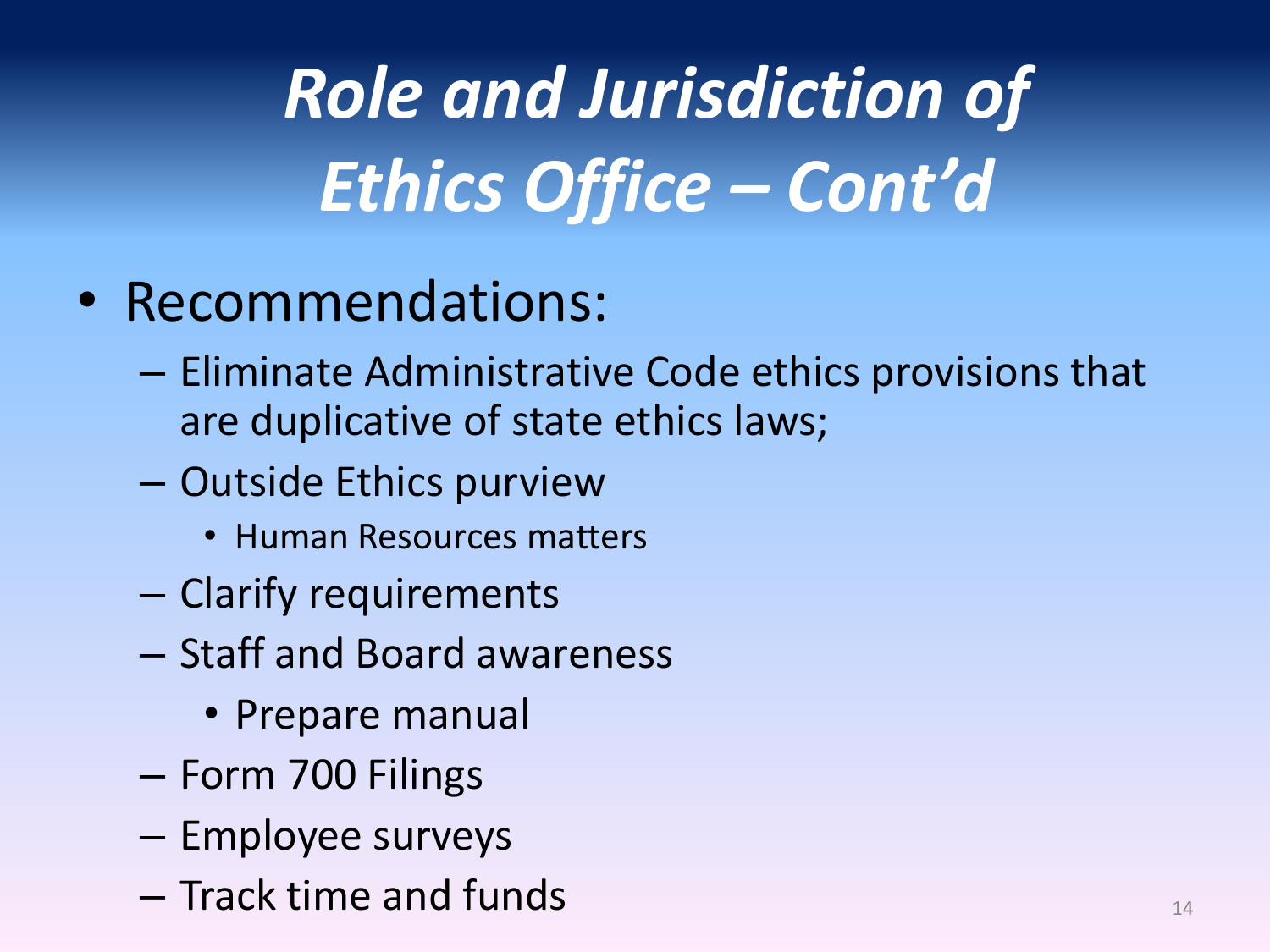## *Investigations*

- Big Picture Issues
	- Clear and consistent process
	- Clear description of violations Ethics Office may investigate
	- Amend Administrative Code to adopt revised investigation policies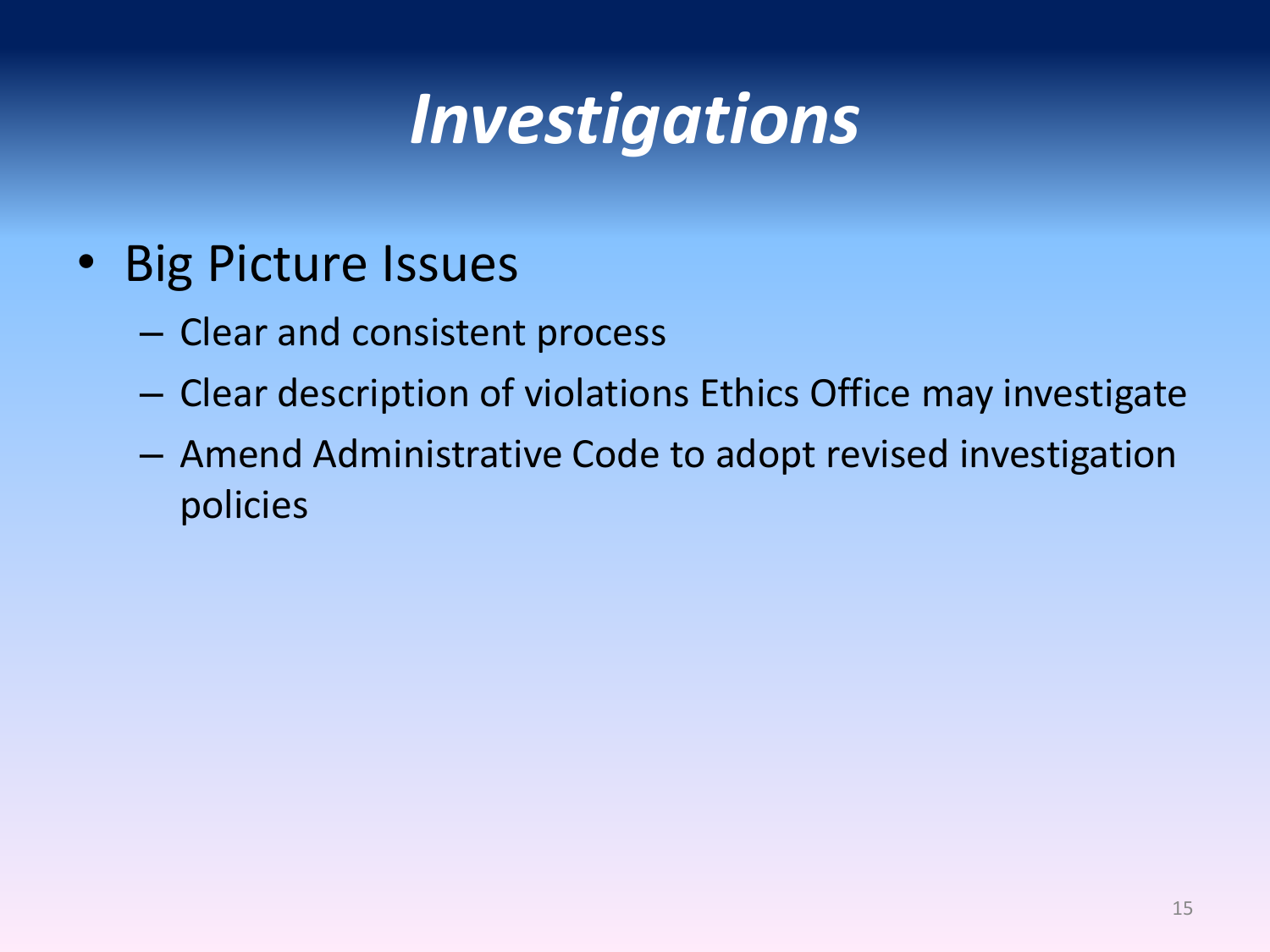#### *Investigations—Cont'd*

#### • Investigation

- Board Members and Senior Management
	- Use outside counsel
	- General Manager, Auditor and General Counsel.
- Review of contract by General Counsel
- All other investigations to be conducted by Ethics Office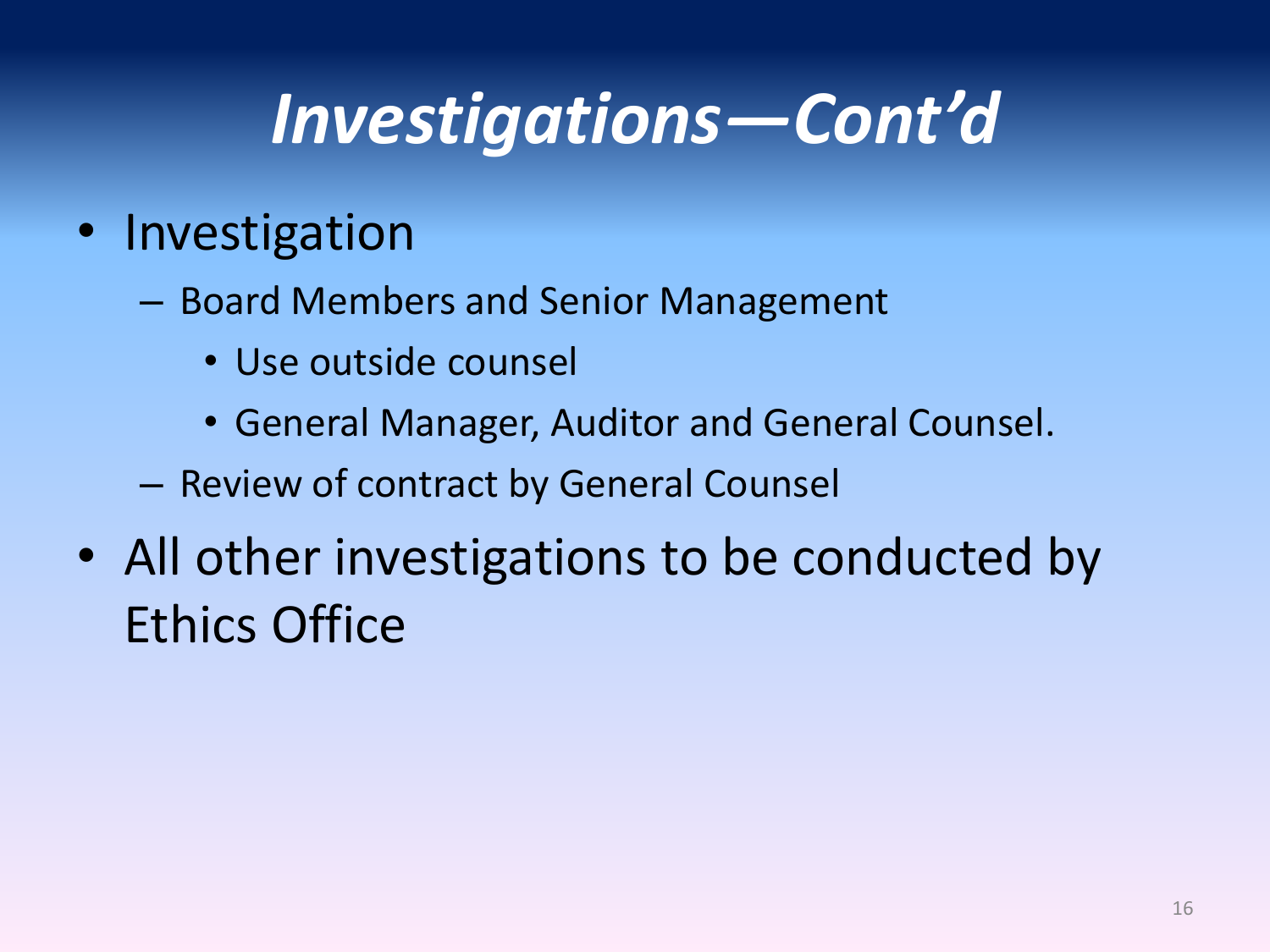### *Investigations – Cont'd*

- Maintain Confidentiality
	- Subjects
	- Complainants
	- Witnesses
- Clear Timeline
- Regular reporting
- Establish procedures: balances Ethics Office access to relevant evidence while protecting Metropolitan's attorney-client privilege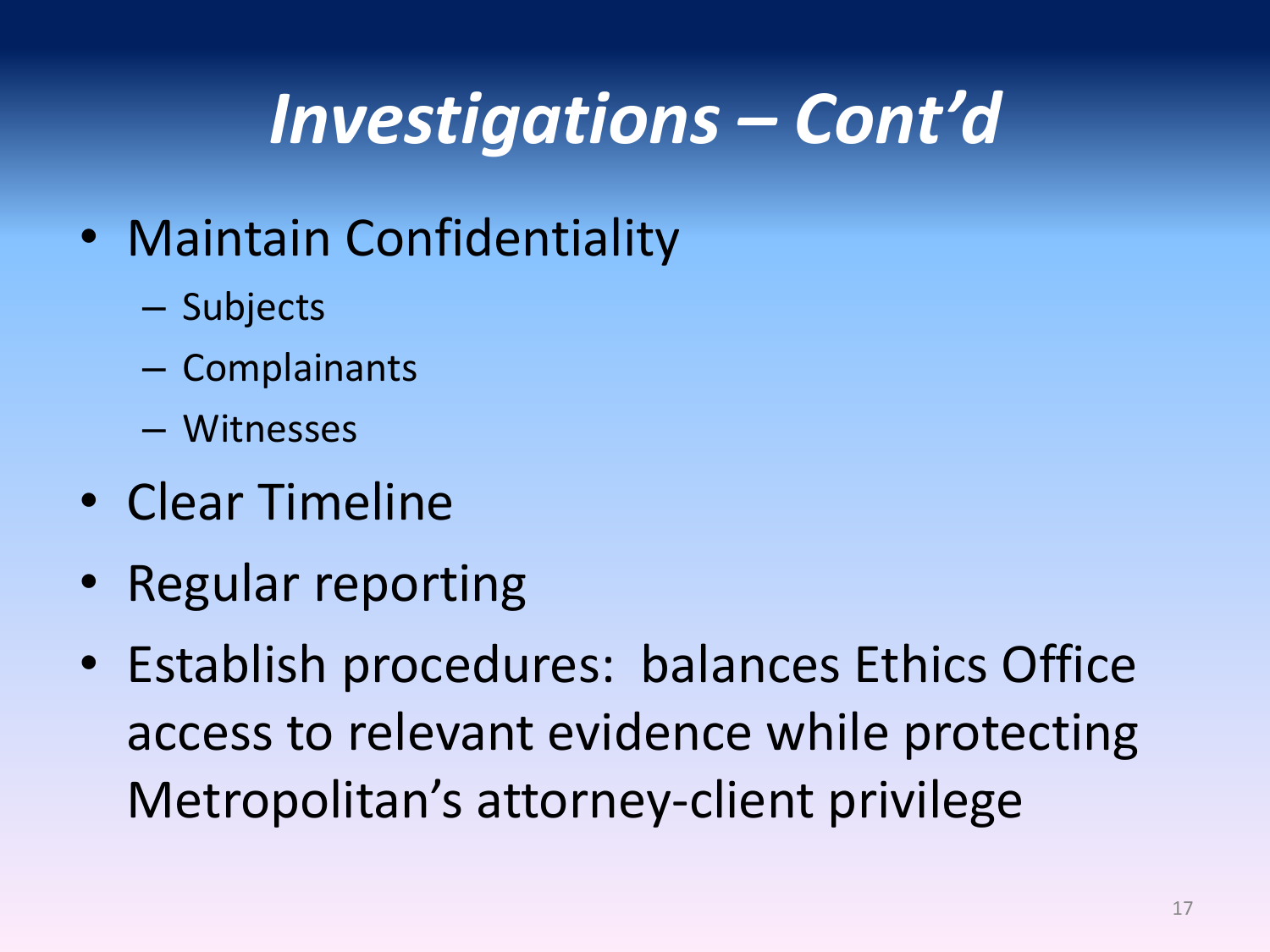#### *Investigations – Cont'd*

- Access to information
	- Attorney-client privilege
	- Proposed process
	- Ethics Officer and General Counsel meet and confer regarding scope of document request;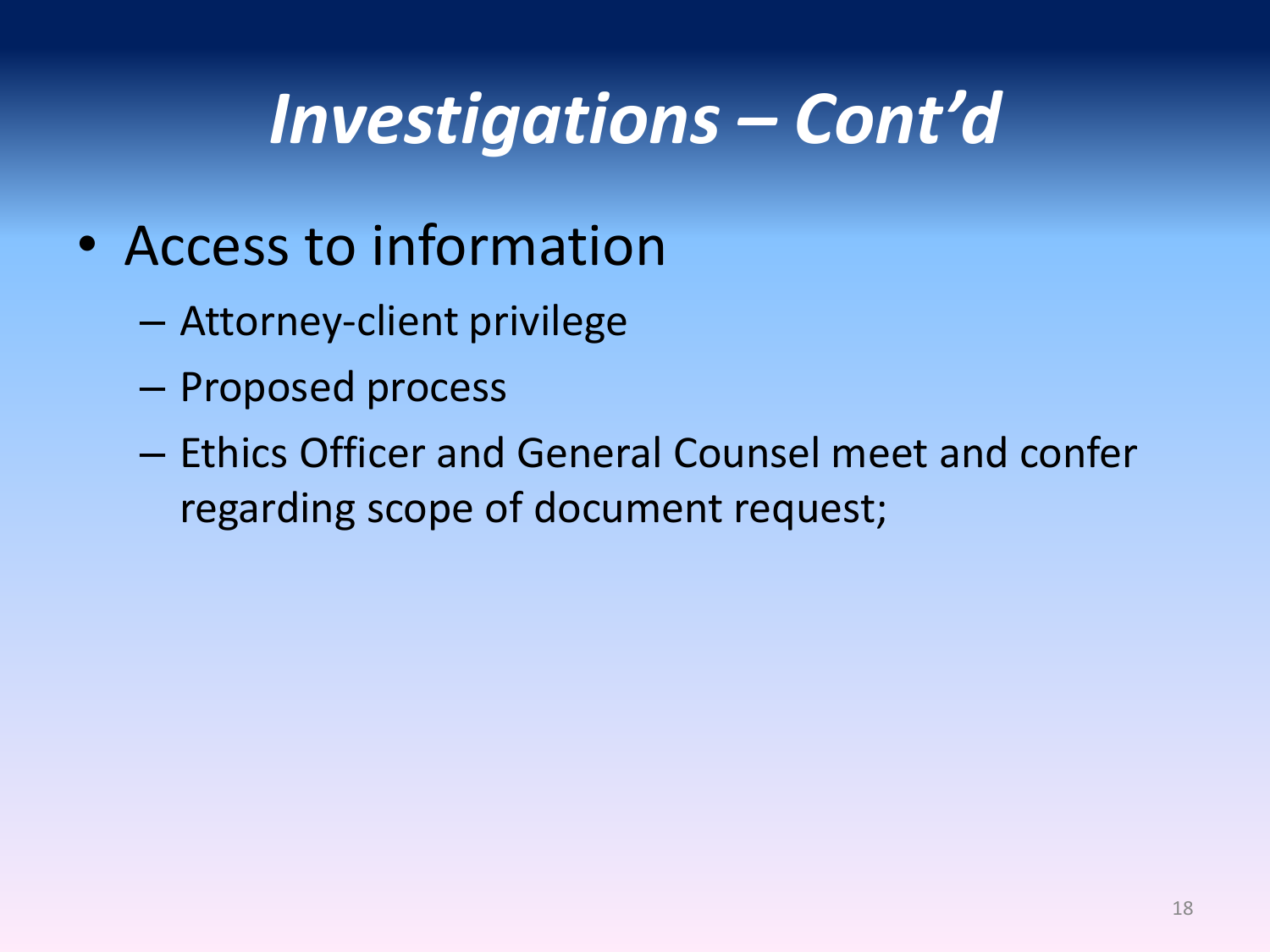#### *Investigations – Cont'd*

- Following meet and confer, any unresolved matters submit to the Chair of Audits and Ethics Special Committee for determination regarding their release.
	- Unclear whether provision of privileged communications to Ethics Officer during an investigation constitutes a waiver of privilege.
	- Closed session not permitted under Brown Act for Board to waive privilege; therefore Board must delegate its authority to waive any privilege.
	- Development by General Counsel of formal privilege log as recommended by WilmerHale would be unduly burdensome.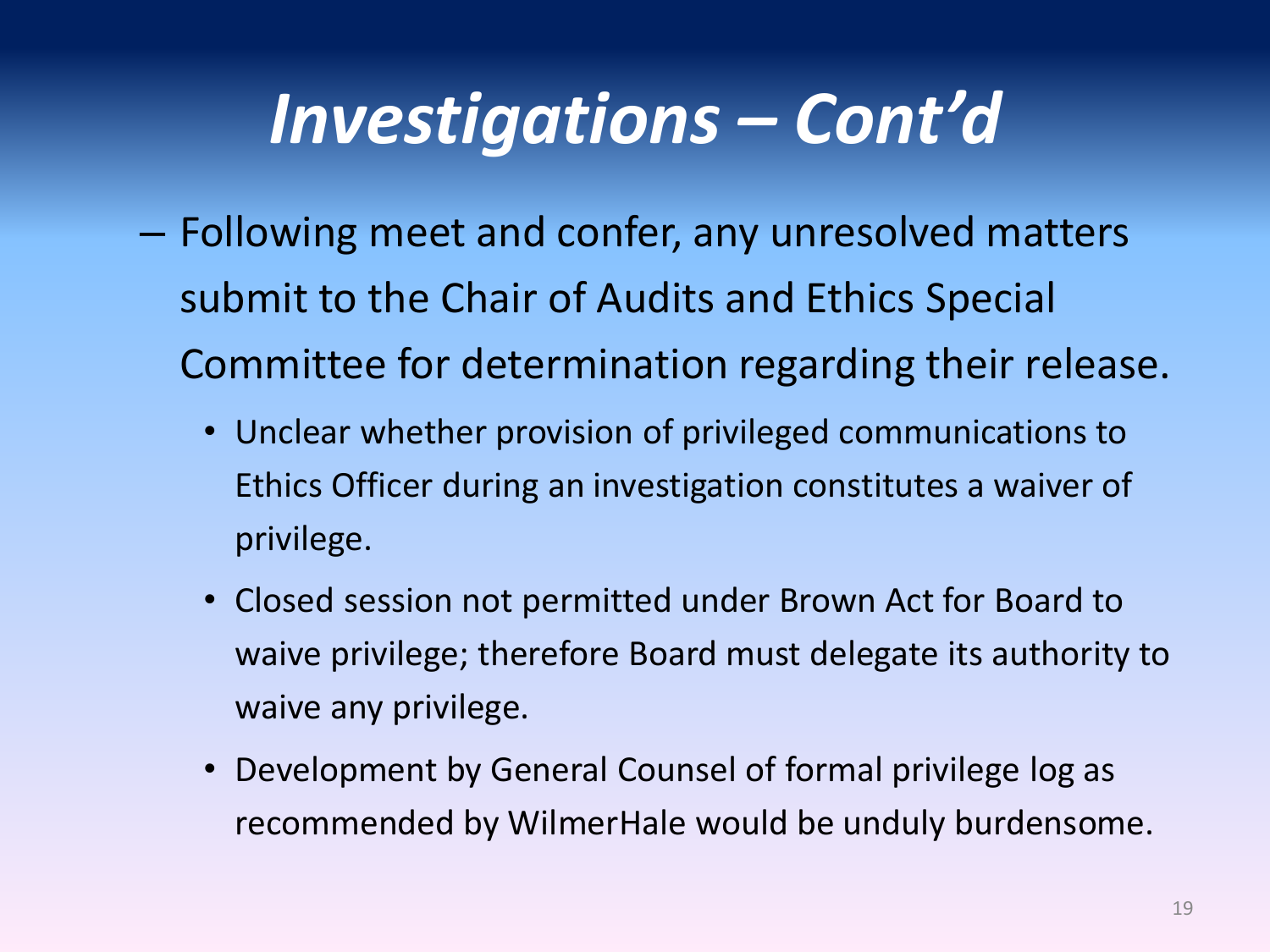## *Conclusion of Investigation*

- Refer to outside regulatory agencies when a serious violation of state law has been determined after investigation using preponderance of evidence standard.
	- Define "serious" to involve violations of conflict of interest rules and failures to disclose financial interests associated with such violations.
	- Non-serious violations (e.g., failure to disclose a reportable financial interest where no conflict of interest has occurred) would not need to be referred.
	- All violations of state laws would result in referral to appropriate MWD authority for appropriate internal disciplinary action.
- Refer violations of internal MWD ethics rule violations after investigation using preponderance of evidence standard to appropriate MWD authority and/or the Human Resources Group.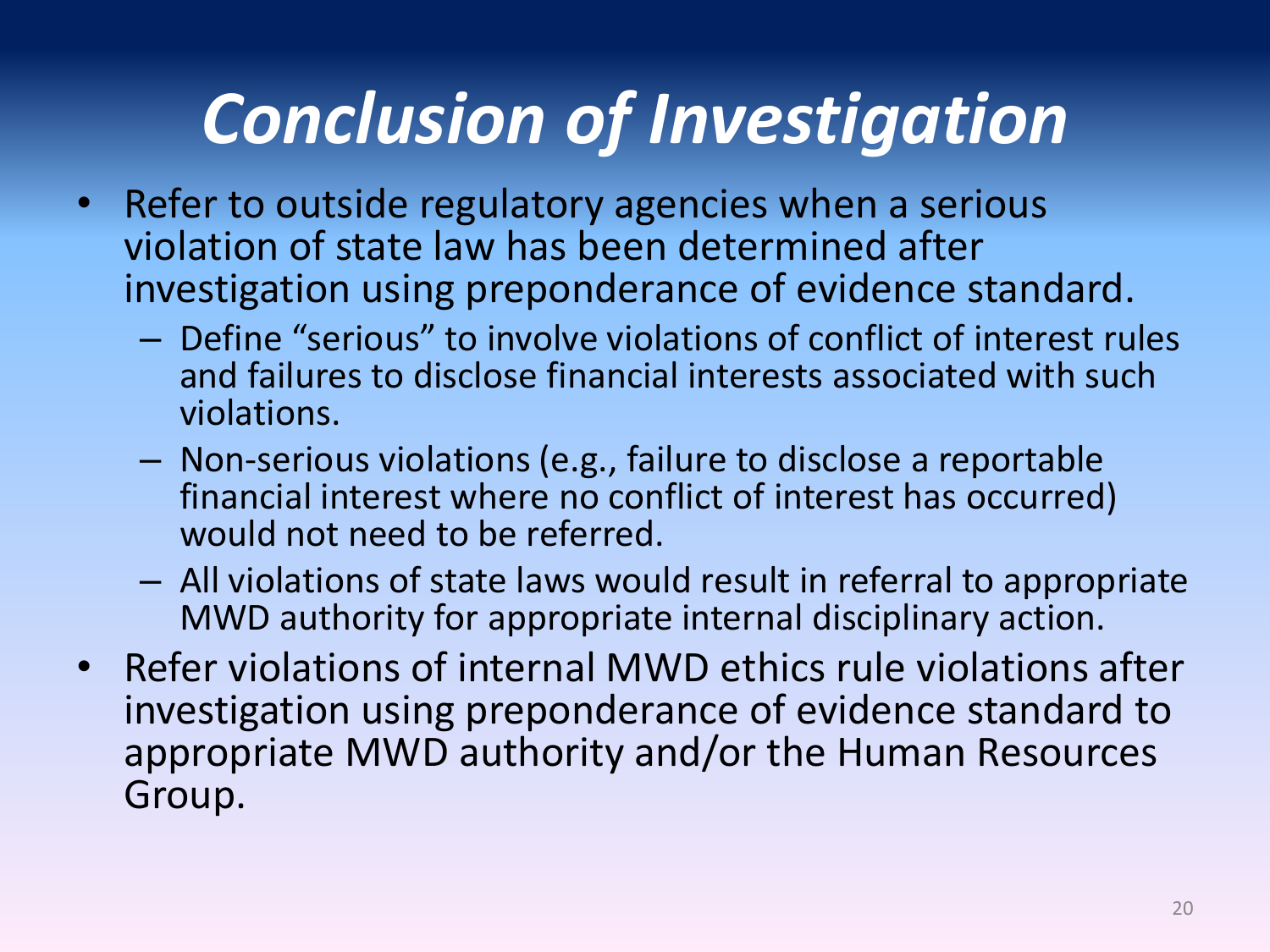#### *Conclusion of Investigation – Cont'd*

- Making Investigation Results Public
	- If violation not proven after investigation, then publish nature of alleged violation and results of investigation without naming subject of complaint.
	- If violation is found and involves state law violation which is referred to appropriate outside agency, then do not make public until resolution of matter by outside agency. Public after that.
	- If violation of non-serious state law violation (not referred) or MWD rule found, then make results of investigation public including name of subject of complaint (subject to CBA rules).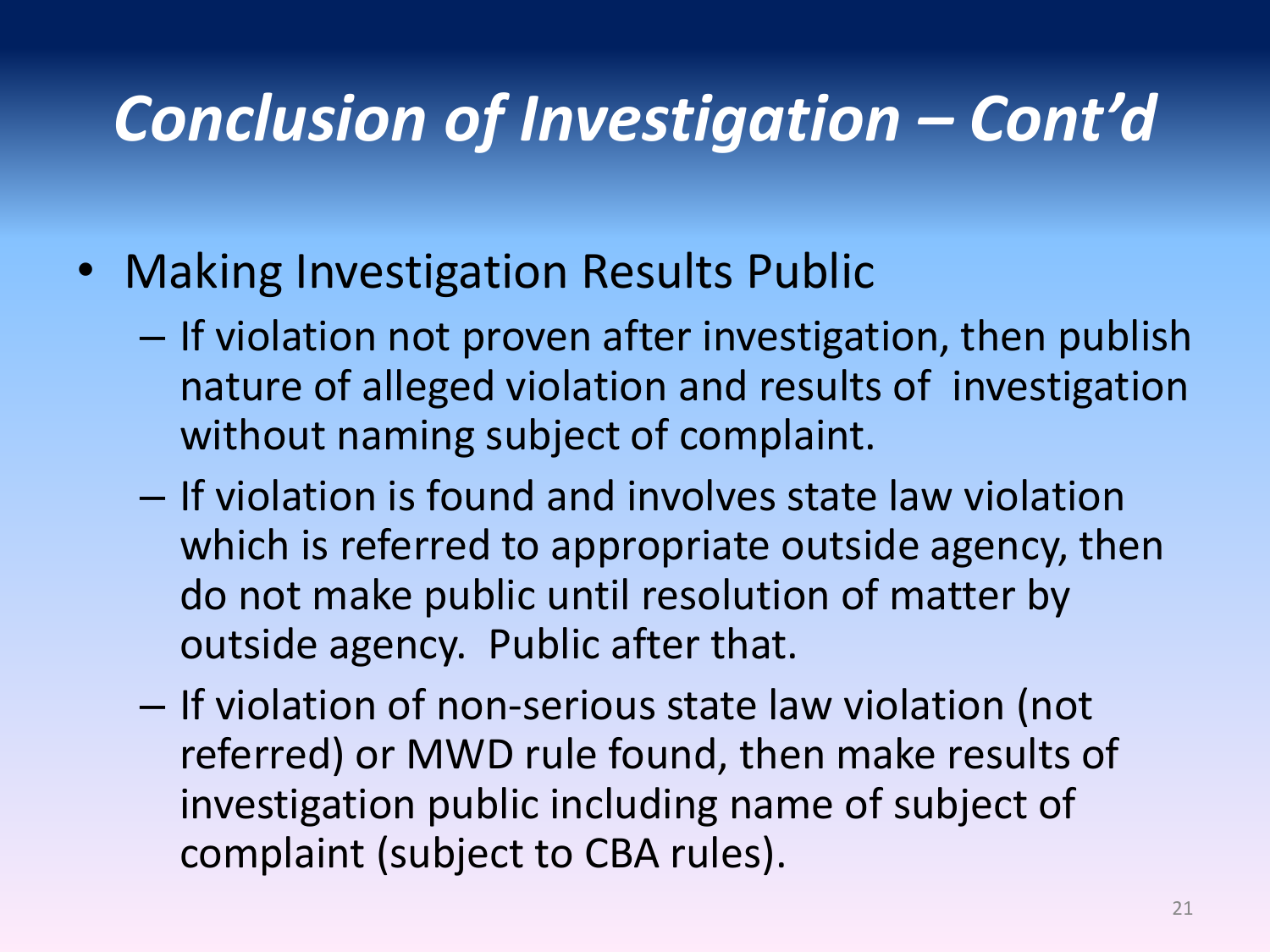## *Training*

- Building upon existing training
- Applicable state ethics laws, Administrative Code provisions, and Metropolitan ethics policies
	- Role, stature and jurisdiction of Ethics Office
- Identify appropriate target audiences, training content and optimal frequency
	- Coordinate with state-required training such as AB 1234 ethics training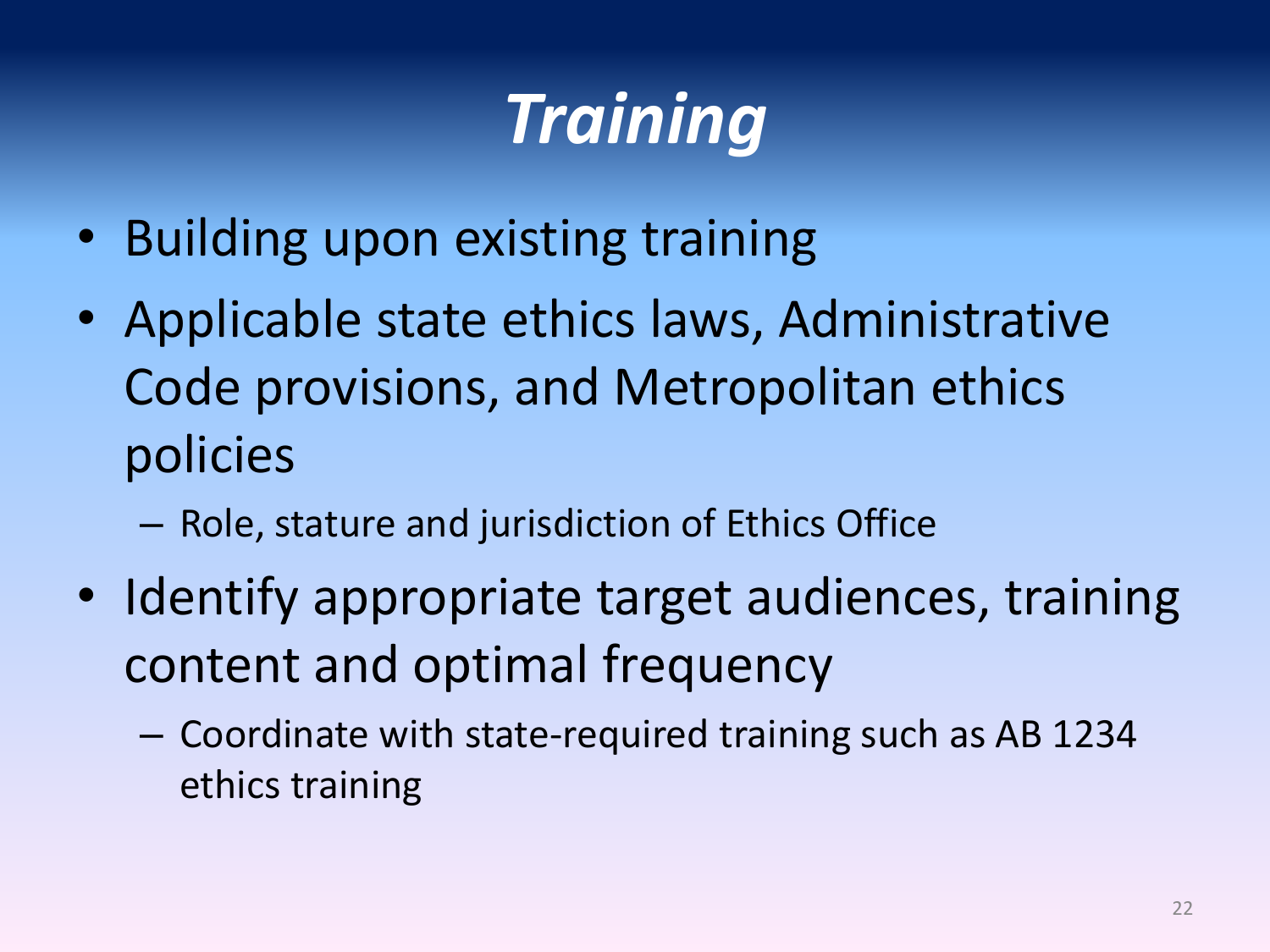## *Training, Compliance and Advice*

- Proactively review Form 700s
	- Provide prophylactic advice
- Importance of advice
	- Supports ethical culture
	- Immunity from investigation/enforcement of potential violations of the Administrative Code ethics provisions but does not provide immunity from violations of state ethics laws.